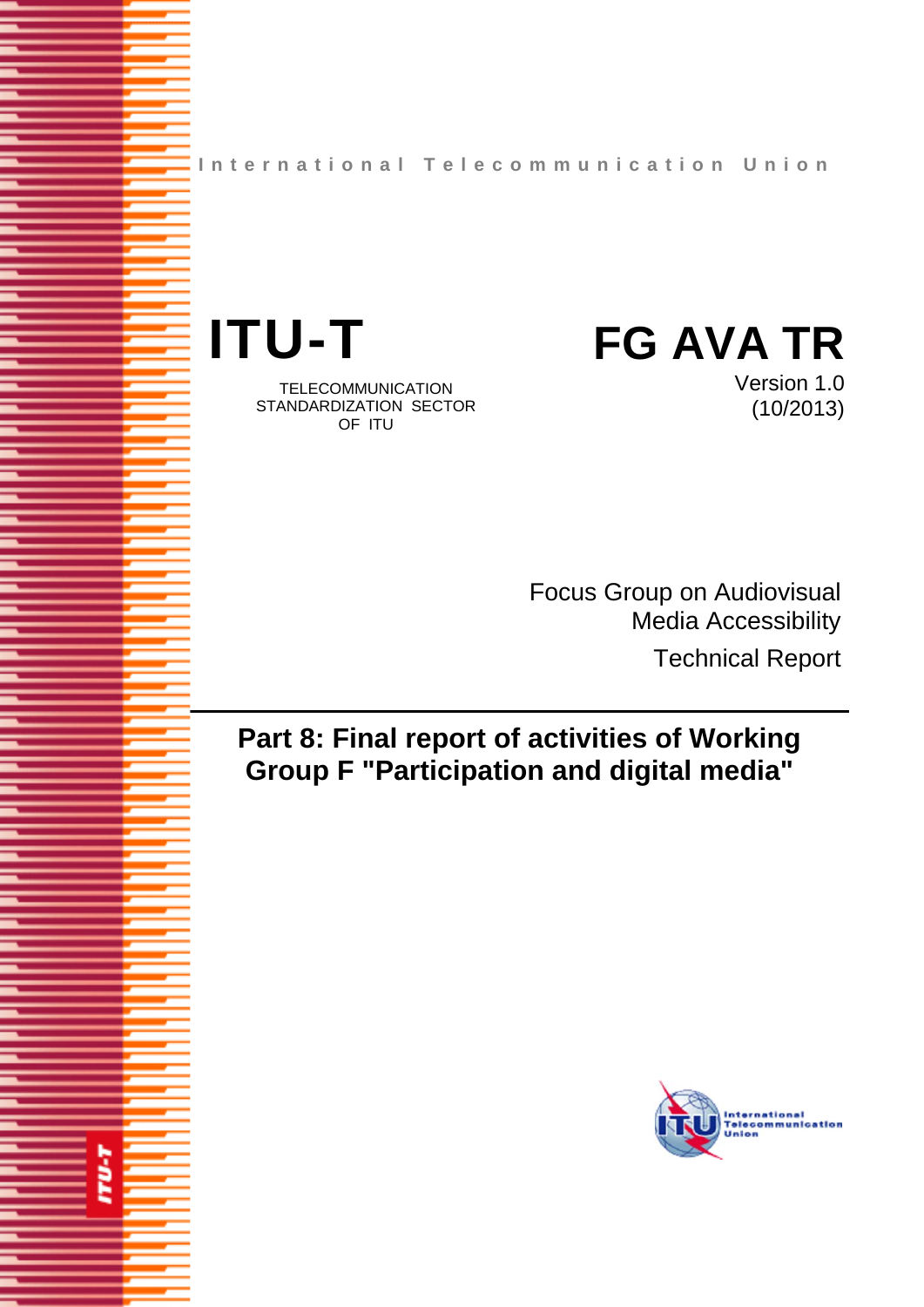#### FOREWORD

The procedures for establishment of focus groups are defined in Recommendation ITU-T A.7. The ITU-T Focus Group on Audiovisual Media Accessibility (FG AVA) was proposed by ITU-T Study Group 16 for creation in-between TSAG meetings and it was established on 22 May 2011. The Focus Group was successfully concluded in October 2013.

Even though focus groups have a parent organization, they are organized independently from the usual operating procedures of ITU, and are financially independent. Texts approved by focus groups (including Technical Reports) do not have the same status as ITU-T Recommendations.

#### INTELLECTUAL PROPERTY RIGHTS

ITU draws attention to the possibility that the practice or implementation of this Technical Report may involve the use of a claimed Intellectual Property Right. ITU takes no position concerning the evidence, validity or applicability of claimed Intellectual Property Rights, whether asserted by ITU-T Focus Group participants or others outside of the Technical Report development process.

## © ITU 2014

All rights reserved. No part of this publication may be reproduced, by any means whatsoever, without the prior written permission of ITU.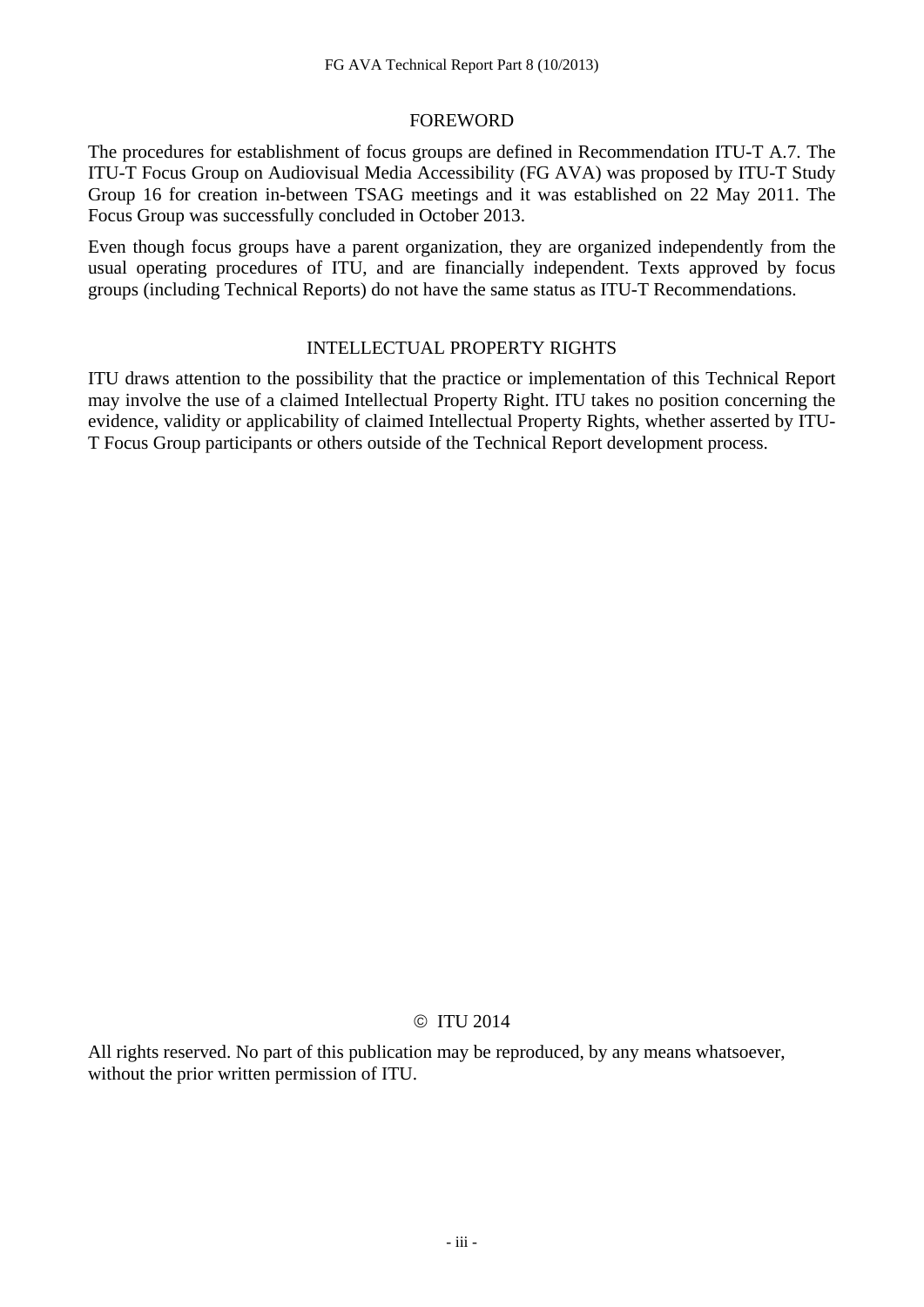# **Table of contents**

| $\mathbf{1}$   |     |                                                                                   |  |
|----------------|-----|-----------------------------------------------------------------------------------|--|
| $\overline{2}$ |     |                                                                                   |  |
| 3              |     |                                                                                   |  |
|                | 3.1 |                                                                                   |  |
|                | 3.2 |                                                                                   |  |
|                | 3.3 | Difficulty to map accessibility features to users' range of capabilities  4       |  |
|                | 3.4 |                                                                                   |  |
|                |     | 3.4.1                                                                             |  |
|                | 3.5 | Lack of assistive products, services and scope of education in developing         |  |
|                |     | Assistive products and services are too costly in developing countries 4<br>3.5.1 |  |
| $\overline{4}$ |     |                                                                                   |  |
| 5              |     |                                                                                   |  |
|                | 5.1 |                                                                                   |  |
|                | 5.2 |                                                                                   |  |
|                | 5.3 |                                                                                   |  |
|                | 5.4 |                                                                                   |  |
|                |     |                                                                                   |  |
|                |     |                                                                                   |  |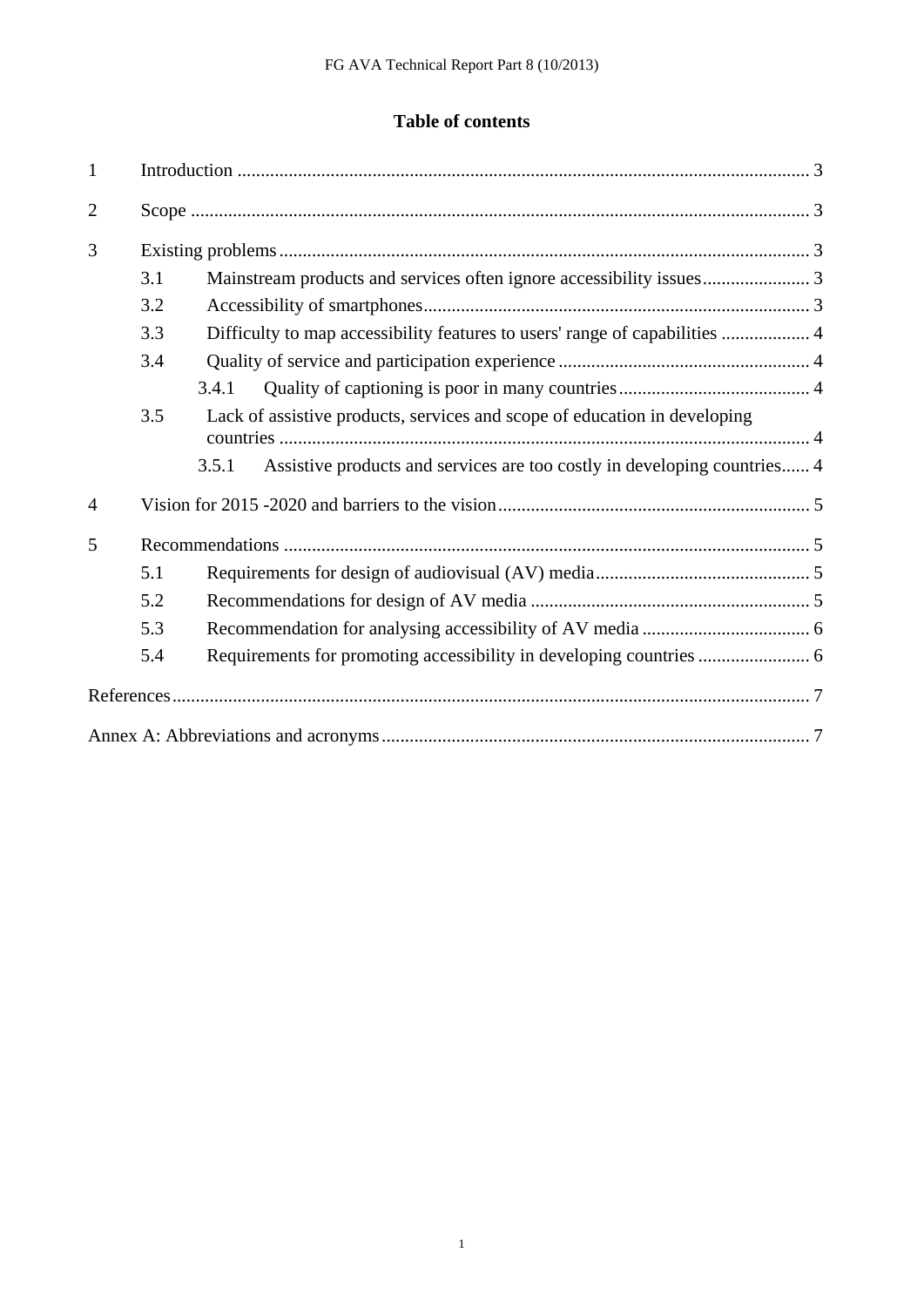## **Summary**

This Technical Report of FG AVA was prepared by Working Group F "*Participation and digital media*" and outlines the conclusions of the work of Working Group F.

This Technical Report identifies existing problems in developing and providing accessibility devices and services and proposes a vocabulary and a set of recommendations through an end-toend analysis of the domain of accessibility in electronic media.

#### **Keywords**

Accessibility, adaptable interface, inclusive design, multimodal interface, participation taxonomy, personalization, usability, user model.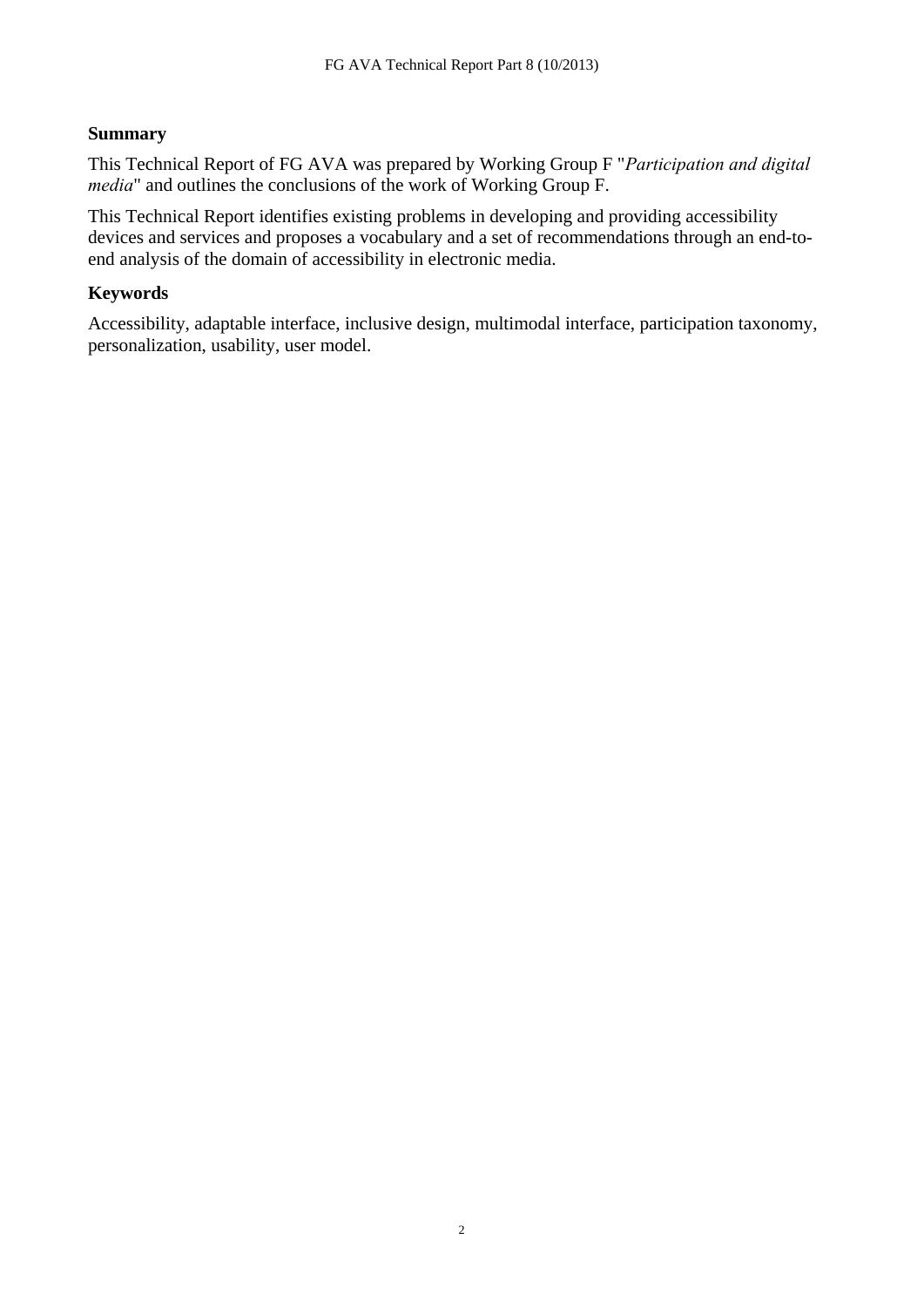# **1 Introduction**

Older adults are the fastest growing demographic group while currently around 15% of the total world's population, or roughly 900 million people, live with a disability. Modern research in intelligent interactive systems can offer valuable assistance to the elderly and to people with disabilities by helping them to engage more fully in the world. However, many users find it difficult to use existing interaction devices because of physical or aging-related impairments.

As an example of digital exclusion, statistics shows about 70 % users between 65 and 74 years old had never used Internet and 39% cannot use mobile phones in European countries. Existing research on intelligent voice recognition, adaptable pointing, browsing and navigation, affection and gesture recognition can hugely benefit them.

Additionally, systems and services developed for the elderly or for people with disabilities often find useful applications for their able bodied counterparts – a few examples are mobile amplification control, which was originally developed for users with hearing problems, but helpful in noisy environments, audio cassette version of books originally developed for blind users, and standards of subtitling in television for deaf users and so on. Furthermore, many important technical achievements could not yet be implemented at the industrial level, mostly due to lack of awareness among industrial developers, and missing software and guidelines support during design and development. Existing research on intelligent systems often works for 'average' users and excludes a certain portion of the population who finds it difficult to use the existing systems and may benefit from intelligent adaptation of the interface.

However, accessibility practitioners and other computing professionals often fail to understand each other and come up with the wrong solution. Lack of knowledge about the problems of users with disabilities and elderly users has often led designers to develop non-inclusive systems. On the other hand, accessibility research often focuses on developing tailor-made products for certain types of disability and lacks portability across different platforms and users.

# **2 Scope**

 $\overline{a}$ 

This Technical Report summarizes a set of recommendations for all stakeholders of audiovisual media to make it more usable and accessible.

# **3 Existing problems**

# **3.1 Mainstream products and services often ignore accessibility issues**

# **3.2 Accessibility of smartphones1**

There exists a gap between accessibility practitioners and other computing professionals, they often fail to understand each other and come up with the wrong solution. Lack of knowledge about the problems of users with disabilities and elderly users has often led designers to develop noninclusive systems. On the other hand, accessibility research often focuses on developing tailor-made products often using proprietary solutions rather than open standards for certain types of disability and lacks portability across different platforms and users. Additionally, low commercial priority and lack of legislation and regulation fail to enforce mainstream products to enforce accessibility.

<sup>1</sup> [http://www.crtc.gc.ca/eng/publications/reports/rp110327.htm.](http://www.crtc.gc.ca/eng/publications/reports/rp110327.htm)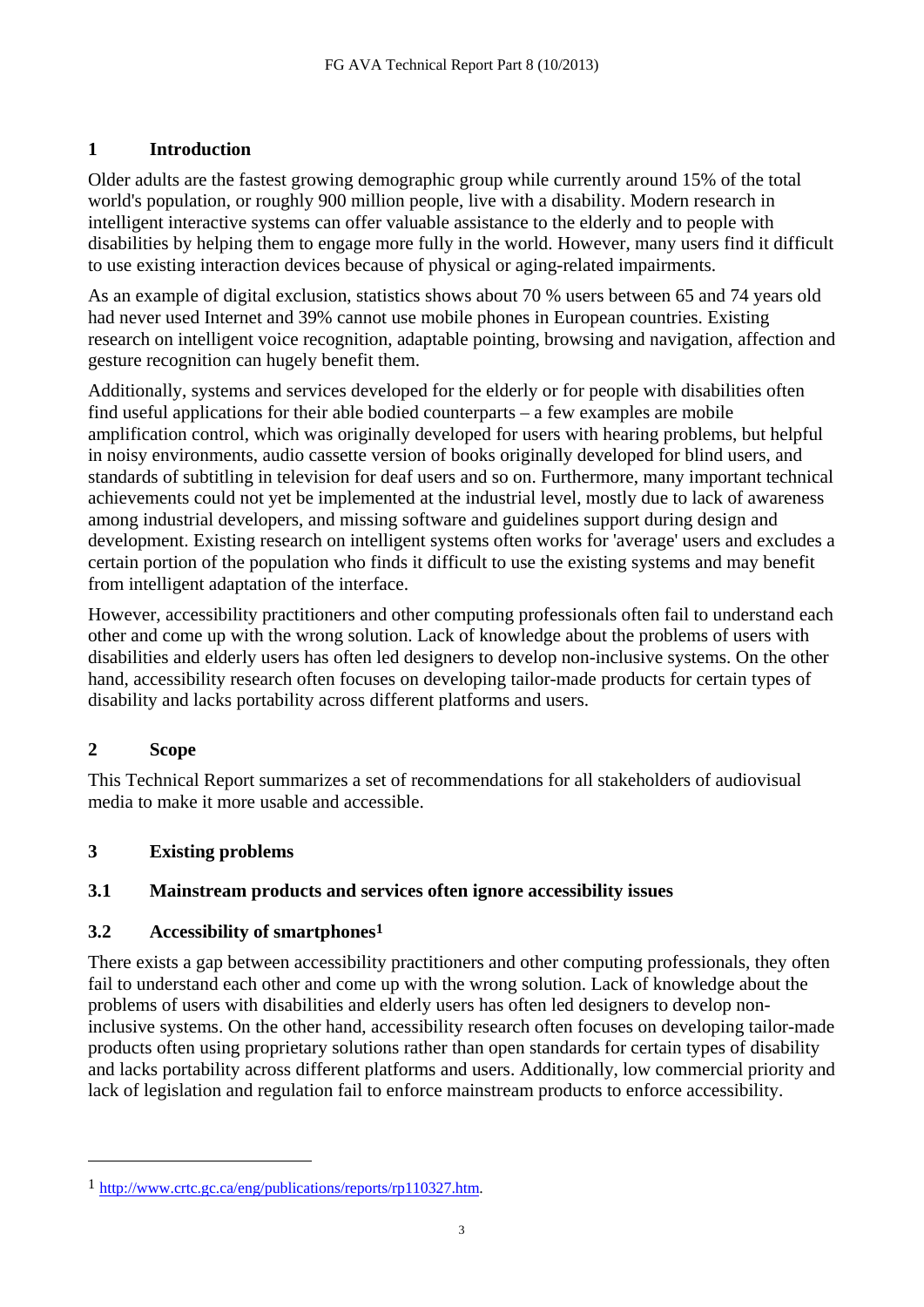## **3.3 Difficulty to map accessibility features to users' range of capabilities**

Two examples:

- Microsoft Windows 7 offers lot of accessibility features but, it is difficult to understand if a user knows that increasing button spacing or changing mouse settings will reduce the number of wrong selection.
- Samsung launched a new multimodal TV set, but no way for users to select the best combination of modalities based on the users' range of abilities.

In providing accessibility for digital media, it often turns out to be problematic to select the appropriate way to provide accessibility. Accessible systems such as subtitling or audio caption often require significant time and effort to prepare, and it may not be possible to provide it indiscriminately. The issue becomes more pertinent for selecting an appropriate selection of accessibility devices. At present, there is no way of choosing the appropriate accessibility options for different users and media except on a case-by-case analysis, which is not a scalable approach. Researchers often tried to solve this issue by devising user models that map users' range of capability to accessibility features, but it is not widely adopted in the industry due to lack of portability and standardization.

## **3.4 Quality of service and participation experience**

## **3.4.1 Quality of captioning is poor in many countries**

Industries often offer accessibility as a top up to existing products, and the accessibility features do not go through a regular quality assurance procedure. There also exist technical limitations to provide certain accessibility features such as synchronous subtitling or audio captioning in different languages. Considering all these factors, many accessibility features exist though, but they are often unusable by intended users. Additionally, it is often difficult to quantify what can offer a better quality of experience. Quality of experience is often based on a longer timescale and cannot be evaluated in a short period. Though the existing evaluation techniques mainly emphasize end users, they are not however adequate to evaluate the efficacy of a system with respect to the end users. Most of the existing techniques tried to a make a bivariate or multivariate comparison of performance metrics (such as task completion time, number of errors made, speed of execution and so on), but they failed to capture the holistic view of participation. Quality of participation also depends on other socio-economic factors apart from the technology itself complicating the measurement of the effect of an accessible product or service using standard statistical techniques.

## **3.5 Lack of assistive products, services and scope of education in developing countries**

## **3.5.1 Assistive products and services are too costly in developing countries**

Assistive products are often custom built for certain types of disability, which limits their market penetration and in turn increases cost. For example, an augmentative or alternative communication aid application often costs around GBP 100 or USD 150, which is not affordable by middle class families in developing countries. Mainstream software or hardware industries often do not produce and market assistive devices, though a huge market exists for those devices. Many young users with disabilities in developing countries are deprived of proper education due to lack of accessibility teaching tools affecting their overall quality of life.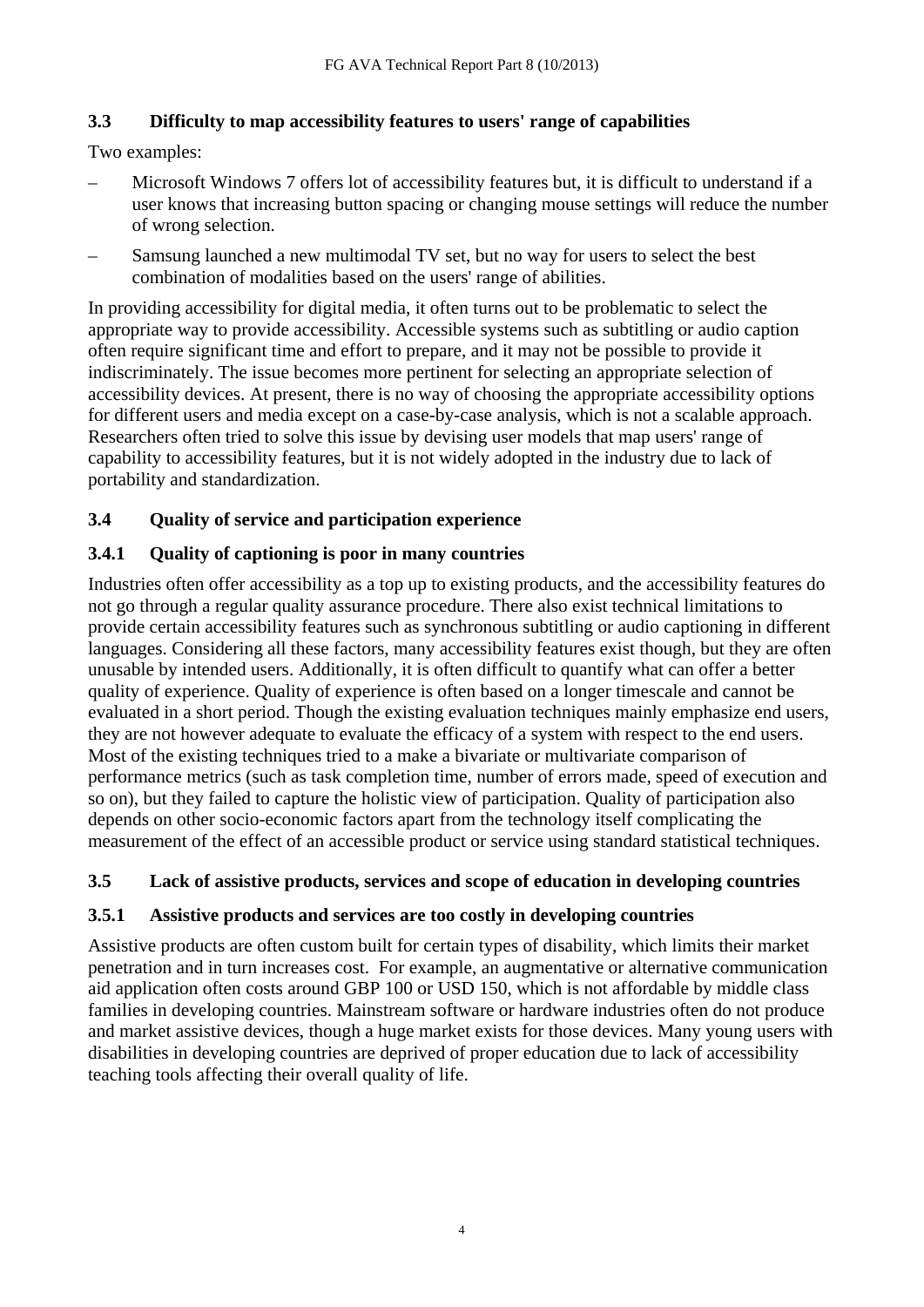## **4 Vision for 2015 -2020 and barriers to the vision**

- All audiovisual media can be accessed by multiple modalities.
- The media will be intelligent enough to choose the appropriate modality of interaction and accessibility service based on physical, mental and situational impairment of users.
- Both the content and presentation of media can adapt itself based on context of use and change of range of abilities of users with progression of age or disease.
- Audiovisual content developers can:
	- o understand;
	- o visualize;
	- o measure effects of impairment on their design.
- Each product will either serve s different impairment or have a specification about the assumed range of capabilities of users.
- Audiovisual media will be seamlessly portable to different platforms and transmission media.

A few barriers in 2011 that currently prevent these visions from becoming a reality are as follows:

- Scalability: Different media are not portable to different platforms and media.
- Availability: Accessible media and technology is not available in the developing world. Certain key technologies are either missing or underdeveloped.
- Training: Users need training to use accessible devices and technology, which is not always available.
- Cost: People in developing countries cannot support state-of-the art assistive devices and technology.
- Socio-economic status of users with disabilities/elderly users: Many users with disabilities do not get a good education and users with disabilities find it difficult to learn new technologies.

# **5 Recommendations**

Following this analysis, the following set of recommendations is proposed:

## **5.1 Requirements for design of audiovisual (AV) media**

- 1. During the design of mainstream products or services, include the specification of the assumed range of abilities of users in the products and services rather than separate accessible products/services from mainstream ones.
- 2. Adapt or personalize electronic interfaces based on the range of abilities of users and context of use.

# **5.2 Recommendations for design of AV media**

1. Consider the diversity of users including young users, speakers of different languages, elderly users rather than addressing a specific segment of the whole spectrum of disability. It does not mean a 'one size fits all' approach, but personalizing products and services based on multiple physical and situational impairments.

For example, a deaf user may have visual impairment as well, so captions should follow a minimum font size recommendation.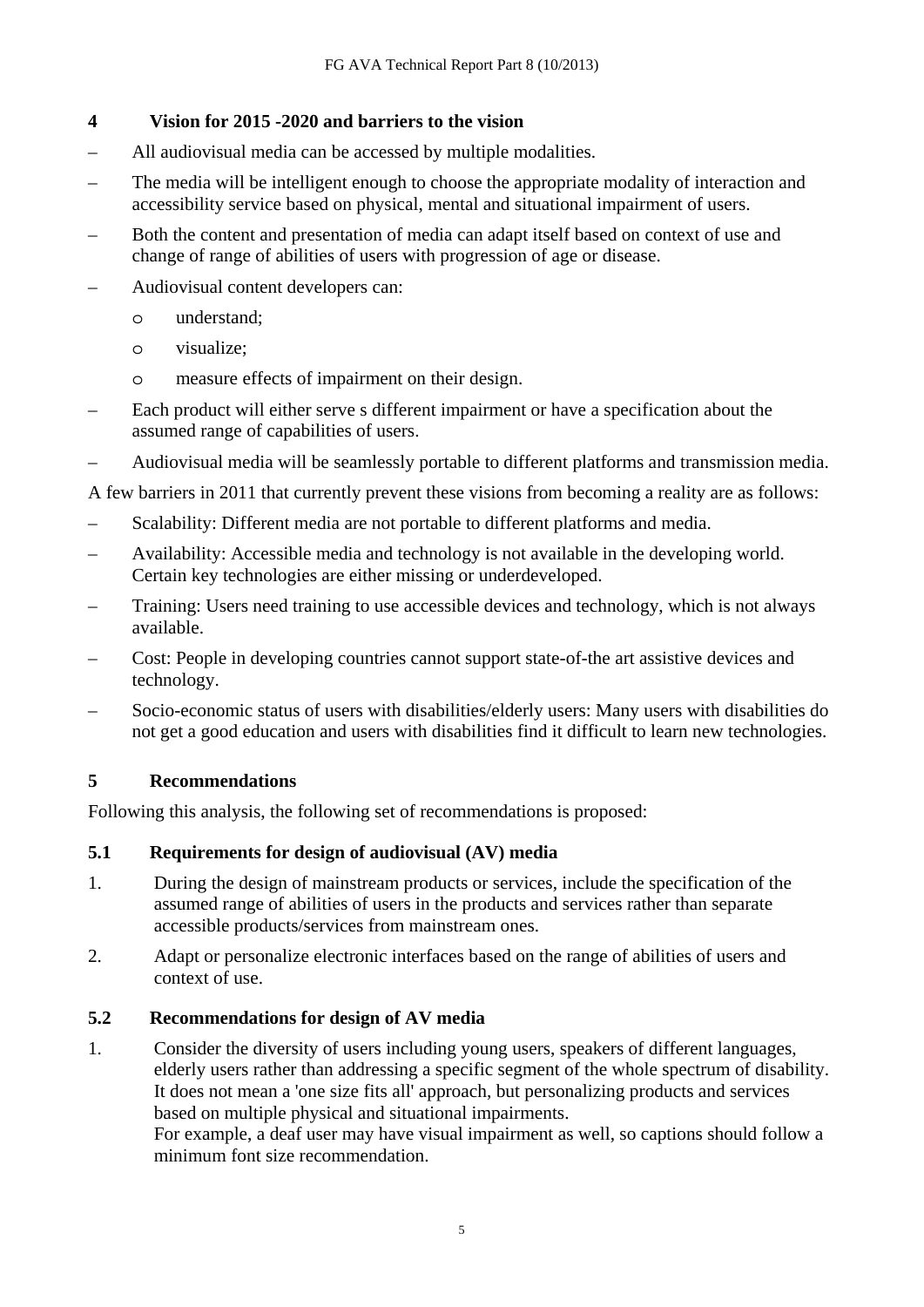- 2. Promote content development and editing tools which check the accessibility of contents and prompt for solutions. This can be done either through guidelines (such as the Web Content Accessibility Guidelines (WCAG) or software based on specific application.
- 3. Promote development of text-to-speech and voice command recognition technology in minority languages where they do not exist.

## **5.3 Recommendation for analysing accessibility of AV media**

- 1. Standardizing a description of participation for different audiovisual media. The description should be used to both classify and describe any instance of participation. Accessibility services will be categorized and mapped, perhaps with the help of a user model, to the taxonomy and vocabulary.
- 2. Developing legislations and metrics to ensure quality of accessibility services such as providing predictable delay, correct spelling and synchronized time stamp with captioning.
- 3. Considering a set of metrics in quality assessment during system validation. A tentative set of metrics is as follows:
- a. increased enjoyment of using technology;
- b. feeling immersed in experiences;
- c. feeling closer to/more socially connected with collaborators;
- d. feeling less overwhelmed by information overload -- feel that they are getting the info they need, and that they are not being distracted by the irrelevant;
- e. increased connection with others;
- f. enhanced productivity;
- g. enabling new experiences;
- h. enabling participation by the users with disabilities in aspects of life that were formerly inaccessible to them;
- i. less air travel (due to increasing effectiveness of remote collaboration);
- j. fewer car accidents (due to using correct modalities which are less distracting to interact);
- k. increased use of public transit (due to the ability to be productive using devices while on the go).

## **5.4 Requirements for promoting accessibility in developing countries**

- 1. Include courses on accessibility in the curriculum of AV professionals at universities.
- 2. Provide fund to users with disabilities/elderly users through public funds to buy assistive devices and educating young users with disabilities to avoid localization of accessible services.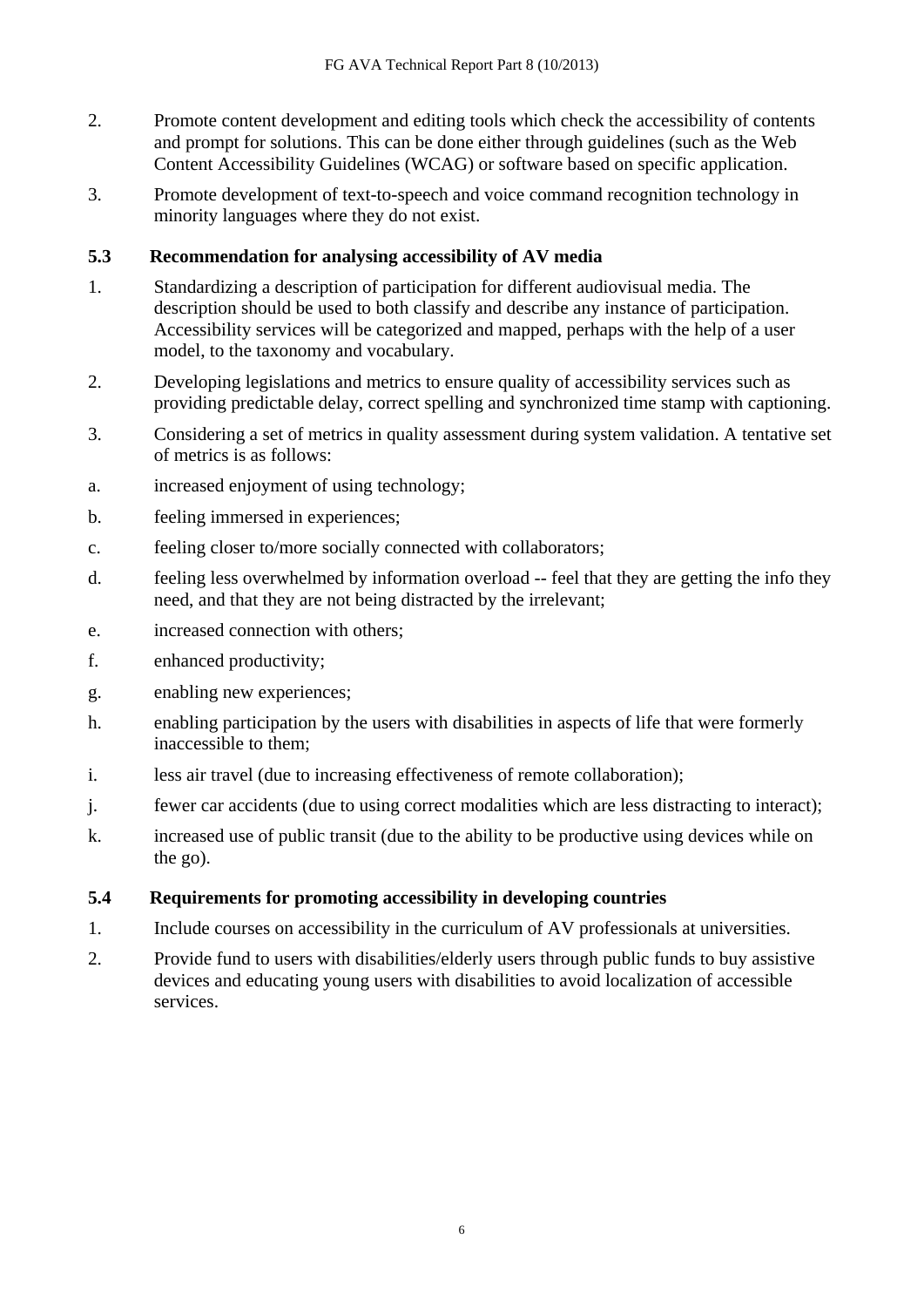## **References**

- ISO/TC 159 Ergonomics (2008). ISO 9241-171:2008, *Ergonomics of human-system interaction − Part 171: Guidance on software accessibility*.
- ETSI TS 102 747 V1.1.1 (2009-12), *Human Factors (HF); Personalization and User Profile Management; Architectural Framework*.
- ETSI ES 202 746 V1.1.1 (2010-02), *Human Factors (HF); Personalization and User Profile Management; User Profile Preferences and Information*.
- ISO/IEC 24751-1:2008, *Information technology − Individualized adaptability and accessibility in e-learning, education and training − Part 1: Framework and reference model.*
- ISO/IEC 24751-2:2008, *Information technology − Individualized adaptability and accessibility in e-learning, education and training − Part 2: "Access for all" personal needs and preferences for digital delivery*.
- Model-based language for interactive applications (MARIA XML)
- W3C Delivery Context Ontology
- W3C CC/PP
- Universal Remote Console (URC) Standard (ISO/IEC 24752)
- IMS Access For All Personal Needs and Preferences Description for Digital Delivery
- ETSI EG 202 116 V1.2.2 (2009-03*), Human Factors (HF); Guidelines for ICT products and services: "Design for All"*.
- ETSI TR 102 068 V1.1.3 (2002-11), *Human Factors (HF); Requirements for assistive technology devices in ICT*.
- ETSI EG 202 325 V1.1.1 (2005-10), *Human Factors (HF); User Profile Management*.
- BS EN 1332-4:2007, *Identification card systems. Man-machine interface. Coding of user requirements for people with special needs*.
- ISO 11228-2:2007, *Ergonomics − Manual handling − Part 2: Pushing and pulling*.
- ISO 24502:2010, *Ergonomics − Accessible design − Specification of age-related luminance contrast for coloured light*.
- ISO 9241-129:2010, *Ergonomics of human-system interaction -- Part 129: Guidance on software individualization*.

## **Annex A: Abbreviations and acronyms**

This Technical Report uses the following abbreviations and acronyms:

- FG Focus Group
- ICT Information and Communication Technology
- ITU-T The ITU Telecommunication Standardization Sector
- TSAG Telecommunication Standardization Advisory Group

\_\_\_\_\_\_\_\_\_\_\_\_\_\_\_